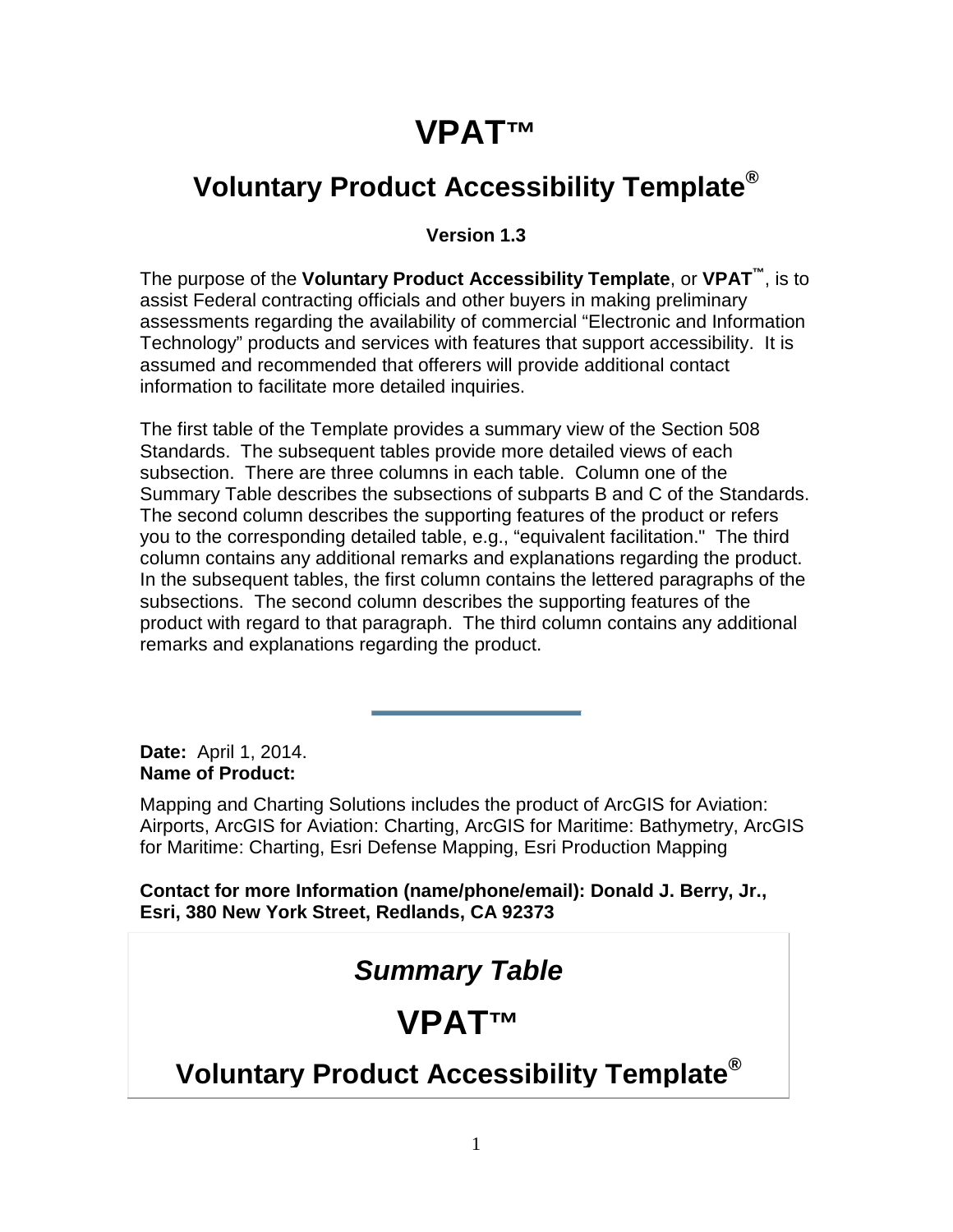| <b>Criteria</b>                                                              | <b>Supporting</b><br><b>Features</b>                                            | <b>Remarks and</b><br>explanations                                                                                                                                                                                                                                                                                                                                |
|------------------------------------------------------------------------------|---------------------------------------------------------------------------------|-------------------------------------------------------------------------------------------------------------------------------------------------------------------------------------------------------------------------------------------------------------------------------------------------------------------------------------------------------------------|
| Section 1194.21 Software<br><b>Applications and Operating Systems</b>        | Supports with<br>exceptions                                                     | <b>Mapping and Charting</b><br>Solutions contain tools<br>that support Section 508<br>compliant applications,<br>and nothing in the<br>programs would prevent<br>applications used with<br>them from being Section<br>508 compliant, except for<br>limitations noted in the<br>remarks and<br>explanations in Sections<br>1194.21, 1194.31, and<br>1194.41 below. |
| Section 1194.22 Web-based<br>Internet Information and<br><b>Applications</b> | N/A                                                                             |                                                                                                                                                                                                                                                                                                                                                                   |
| Section 1194.23<br><b>Telecommunications Prodcts</b>                         | N/A                                                                             |                                                                                                                                                                                                                                                                                                                                                                   |
| Section 1194.24 Video and Multi-<br>media Products                           | N/A                                                                             |                                                                                                                                                                                                                                                                                                                                                                   |
| Section 1194.25 Self-Contained,<br><b>Closed Products</b>                    | N/A                                                                             |                                                                                                                                                                                                                                                                                                                                                                   |
| Section 1194.26 Desktop and<br><b>Portable Computers</b>                     | N/A                                                                             |                                                                                                                                                                                                                                                                                                                                                                   |
| Section 1194.31 Functional<br><b>Performance Criteria</b>                    | <b>Supports</b><br>when<br>compatible<br><b>Assistive</b><br>Technology<br>(AT) | See detailed response in<br>sections 1194.21,<br>combined with $ 1194.31$ , and 1194.41<br>below.                                                                                                                                                                                                                                                                 |
| Section 1194.41 Information,<br><b>Documentation and Support</b>             | Supports with<br>exceptions                                                     | See detailed response in<br>sections 1194.21,<br>1194.31, and 1194.41<br>below.                                                                                                                                                                                                                                                                                   |

# *Section 1194.21 Software Applications and*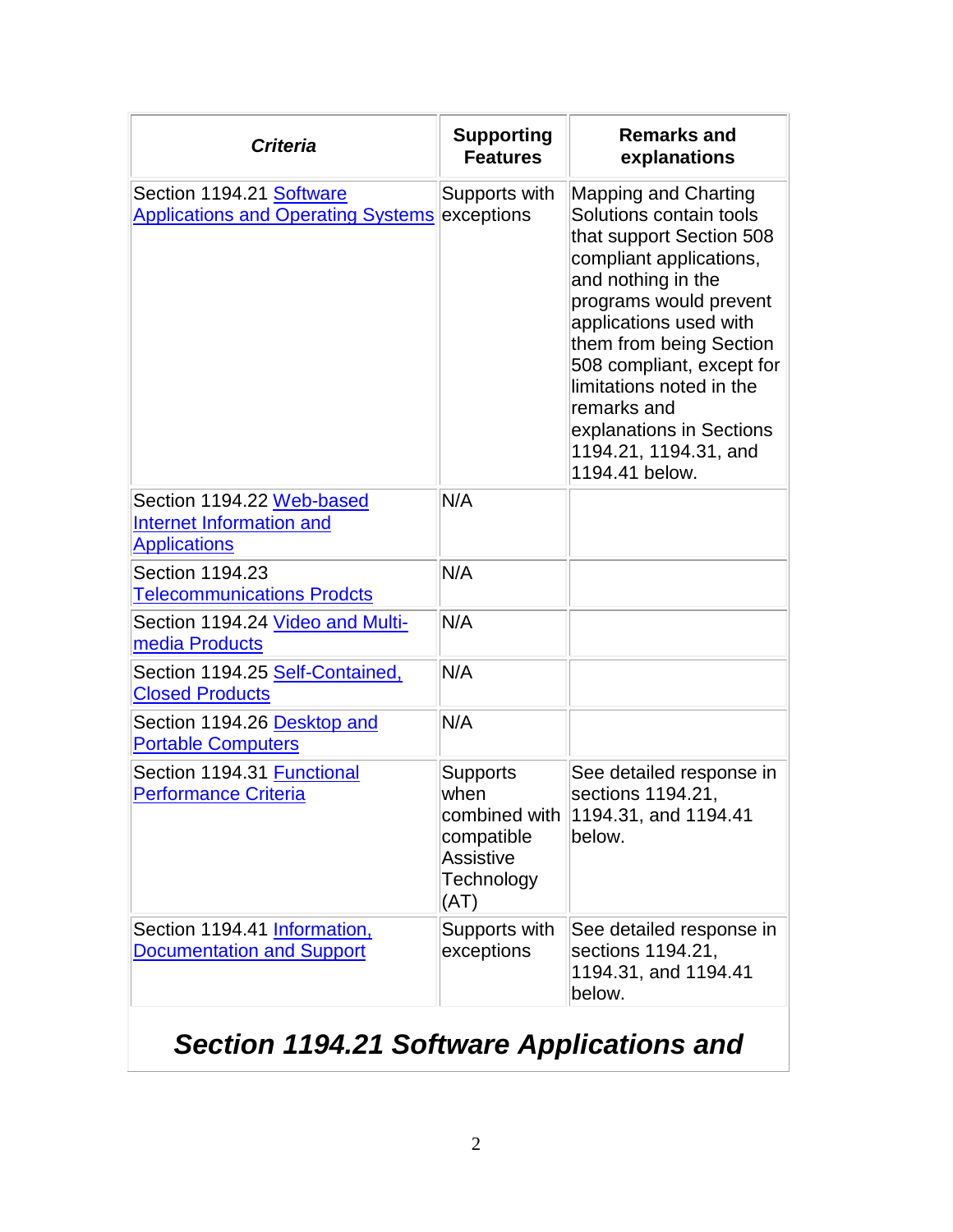# *Operating Systems – Detail*

### **VPAT™**

| <b>Criteria</b>                                                                                                                                                                                                                                                                                                                                                                | <b>Supporting</b><br><b>Features</b> | <b>Remarks and</b><br>explanations                                                                                                                                                                                                                                                                                                                                                                                                                                                                                                |
|--------------------------------------------------------------------------------------------------------------------------------------------------------------------------------------------------------------------------------------------------------------------------------------------------------------------------------------------------------------------------------|--------------------------------------|-----------------------------------------------------------------------------------------------------------------------------------------------------------------------------------------------------------------------------------------------------------------------------------------------------------------------------------------------------------------------------------------------------------------------------------------------------------------------------------------------------------------------------------|
| (a) When software is designed to<br>run on a system that has a<br>keyboard, product functions shall be<br>executable from a keyboard where<br>the function itself or the result of<br>performing a function can be<br>discerned textually.                                                                                                                                     | Supports with<br>exceptions          | Not all dialogs provide<br>access through keyboard<br>equivalent. Some<br>geoprocessing dialogs do<br>not let the user "tab"<br>through the options on<br>the dialogs from the<br>keyboard. The mouse<br>must be used.<br>Note: Keyboard<br>alternatives are required<br>only when the function or<br>the result of performing a<br>function can be<br>represented with words.<br>Many GIS functions<br>(such as drawing lines on<br>the screen) cannot be<br>represented with words<br>and, therefore, no<br>keyboard equivalent |
| (b) Applications shall not disrupt or<br>disable activated features of other<br>products that are identified as<br>accessibility features, where those<br>features are developed and<br>documented according to industry<br>standards. Applications also shall<br>not disrupt or disable activated<br>features of any operating system<br>that are identified as accessibility | <b>Supports</b>                      | exists for these functions.                                                                                                                                                                                                                                                                                                                                                                                                                                                                                                       |
| features where the application<br>programming interface for those                                                                                                                                                                                                                                                                                                              |                                      |                                                                                                                                                                                                                                                                                                                                                                                                                                                                                                                                   |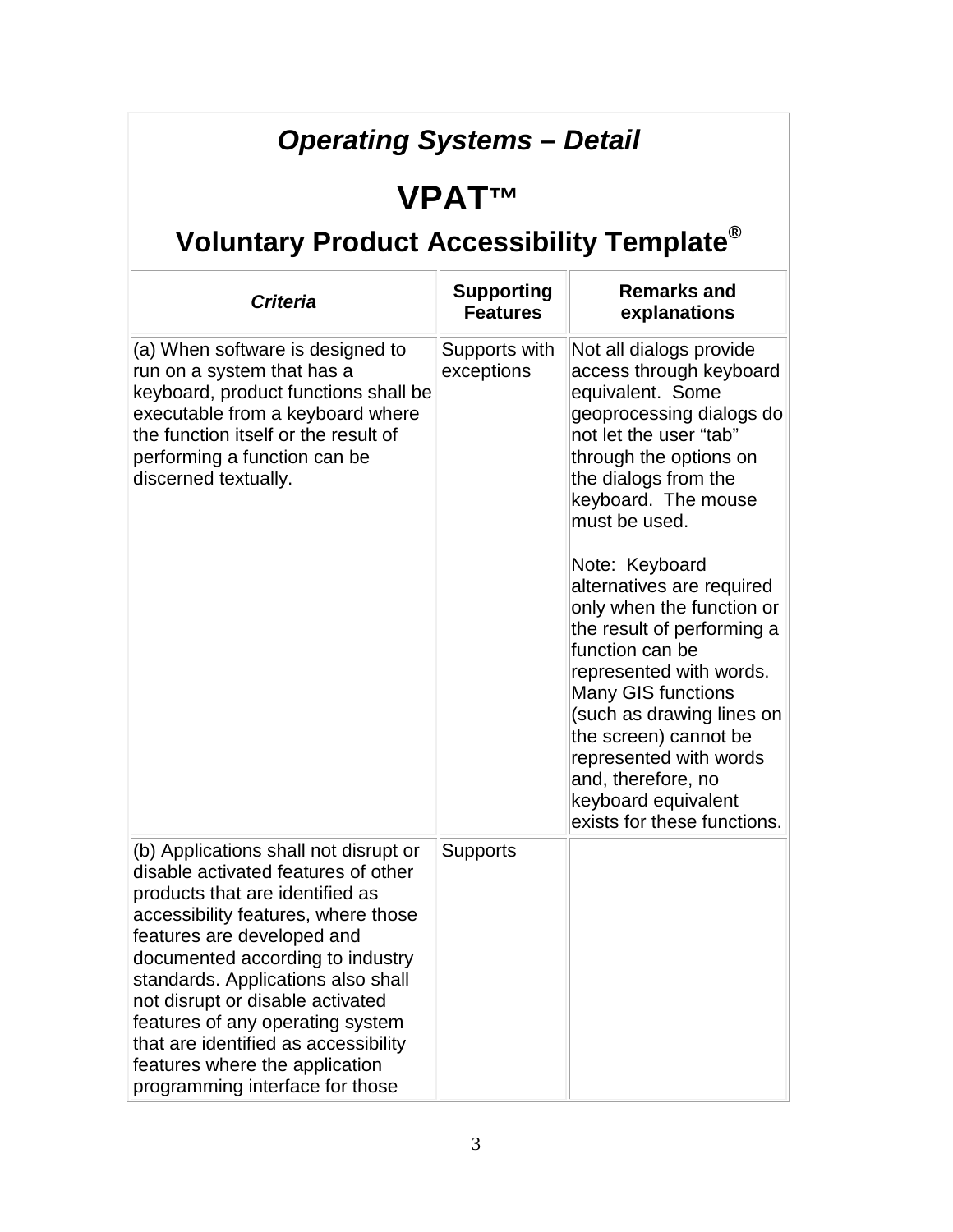| accessibility features has been<br>documented by the manufacturer of<br>the operating system and is<br>available to the product developer.                                                                                                                                                                 |                                                                                                  |                                                                                                                                                                                                                                                                                                                                               |
|------------------------------------------------------------------------------------------------------------------------------------------------------------------------------------------------------------------------------------------------------------------------------------------------------------|--------------------------------------------------------------------------------------------------|-----------------------------------------------------------------------------------------------------------------------------------------------------------------------------------------------------------------------------------------------------------------------------------------------------------------------------------------------|
| (c) A well-defined on-screen<br>indication of the current focus shall<br>be provided that moves among<br>interactive interface elements as the<br>input focus changes. The focus<br>shall be programmatically exposed<br>so that Assistive Technology can<br>track focus and focus changes.                | <b>Supports</b><br>when<br>combined with<br>compatible<br><b>Assistive</b><br>Technology<br>(AT) |                                                                                                                                                                                                                                                                                                                                               |
| (d) Sufficient information about a<br>user interface element including the<br>identity, operation and state of the<br>element shall be available to<br>Assistive Technology. When an<br>image represents a program<br>element, the information conveyed<br>by the image must also be available<br>in text. | Supports with<br>exceptions                                                                      | Information about user<br>interface objects.<br>Because of the dynamic<br>and customizable nature<br>of the items in Mapping<br>and Charting for Desktop,<br>applications do not<br>provide sufficient<br>information about the<br>user interface elements<br>to be reliably used with<br>some Assistive<br>Technologies (e.g.,<br>narrator). |
| (e) When bitmap images are used<br>to identify controls, status indicators,<br>or other programmatic elements, the<br>meaning assigned to those images<br>shall be consistent throughout an<br>application's performance.                                                                                  | <b>Supports</b>                                                                                  |                                                                                                                                                                                                                                                                                                                                               |
| (f) Textual information shall be<br>provided through operating system<br>functions for displaying text. The<br>minimum information that shall be<br>made available is text content, text<br>input caret location, and text<br>attributes.                                                                  | <b>Supports</b>                                                                                  |                                                                                                                                                                                                                                                                                                                                               |
| (g) Applications shall not override<br>user selected contrast and color<br>selections and other individual<br>display attributes.                                                                                                                                                                          | Supports with<br>exceptions                                                                      | See the VPAT ArcGIS for<br>Desktop and Extensions<br>10.2 document for more<br>information.                                                                                                                                                                                                                                                   |
| (h) When animation is displayed,                                                                                                                                                                                                                                                                           | <b>Supports</b>                                                                                  |                                                                                                                                                                                                                                                                                                                                               |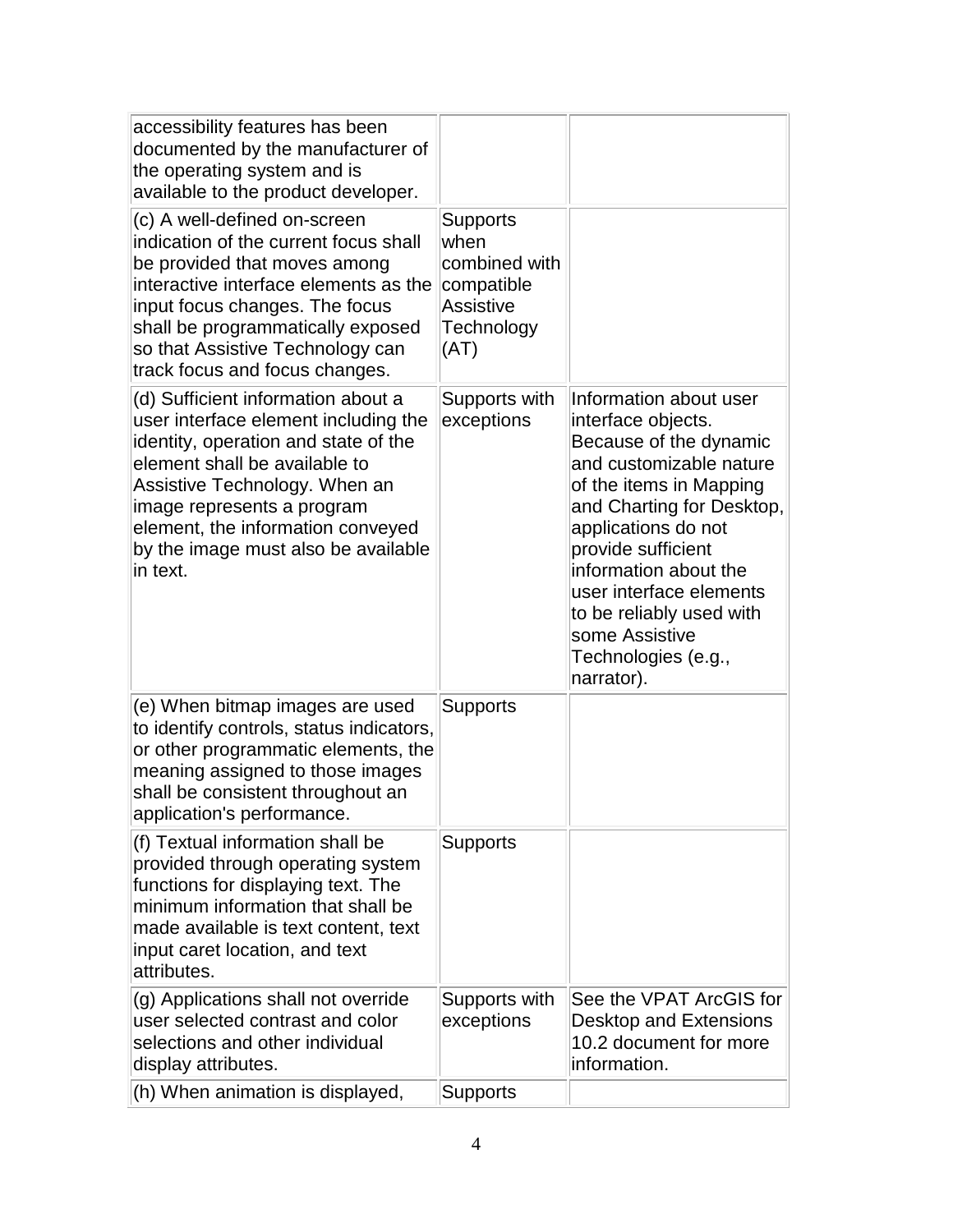| the information shall be displayable<br>in at least one non-animated<br>presentation mode at the option of<br>the user.                                                                                                                                          |                 |  |
|------------------------------------------------------------------------------------------------------------------------------------------------------------------------------------------------------------------------------------------------------------------|-----------------|--|
| (i) Color coding shall not be used as<br>the only means of conveying<br>information, indicating an action,<br>prompting a response, or<br>distinguishing a visual element.                                                                                       | Supports        |  |
| (j) When a product permits a user to<br>adjust color and contrast settings, a<br>variety of color selections capable of<br>producing a range of contrast levels<br>shall be provided.                                                                            | <b>Supports</b> |  |
| (k) Software shall not use flashing<br>or blinking text, objects, or other<br>elements having a flash or blink<br>frequency greater than 2 Hz and<br>lower than 55 Hz.                                                                                           | <b>Supports</b> |  |
| (I) When electronic forms are used,<br>the form shall allow people using<br>Assistive Technology to access the<br>information, field elements, and<br>functionality required for completion<br>and submission of the form,<br>including all directions and cues. | <b>Supports</b> |  |
|                                                                                                                                                                                                                                                                  |                 |  |

#### *Section 1194.22 Web-based Internet*

#### *information and applications – Detail*

### **VPAT™**

| <b>Criteria</b>                                                                                                                    | <b>Supporting</b><br><b>Features</b> | <b>Remarks and</b><br>explanations |
|------------------------------------------------------------------------------------------------------------------------------------|--------------------------------------|------------------------------------|
| (a) A text equivalent for every non-<br>text element shall be provided (e.g.,<br>via "alt", "longdesc", or in element<br>content). | N/A                                  |                                    |
| $ $ (b) Equivalent alternatives for any                                                                                            | N/A                                  |                                    |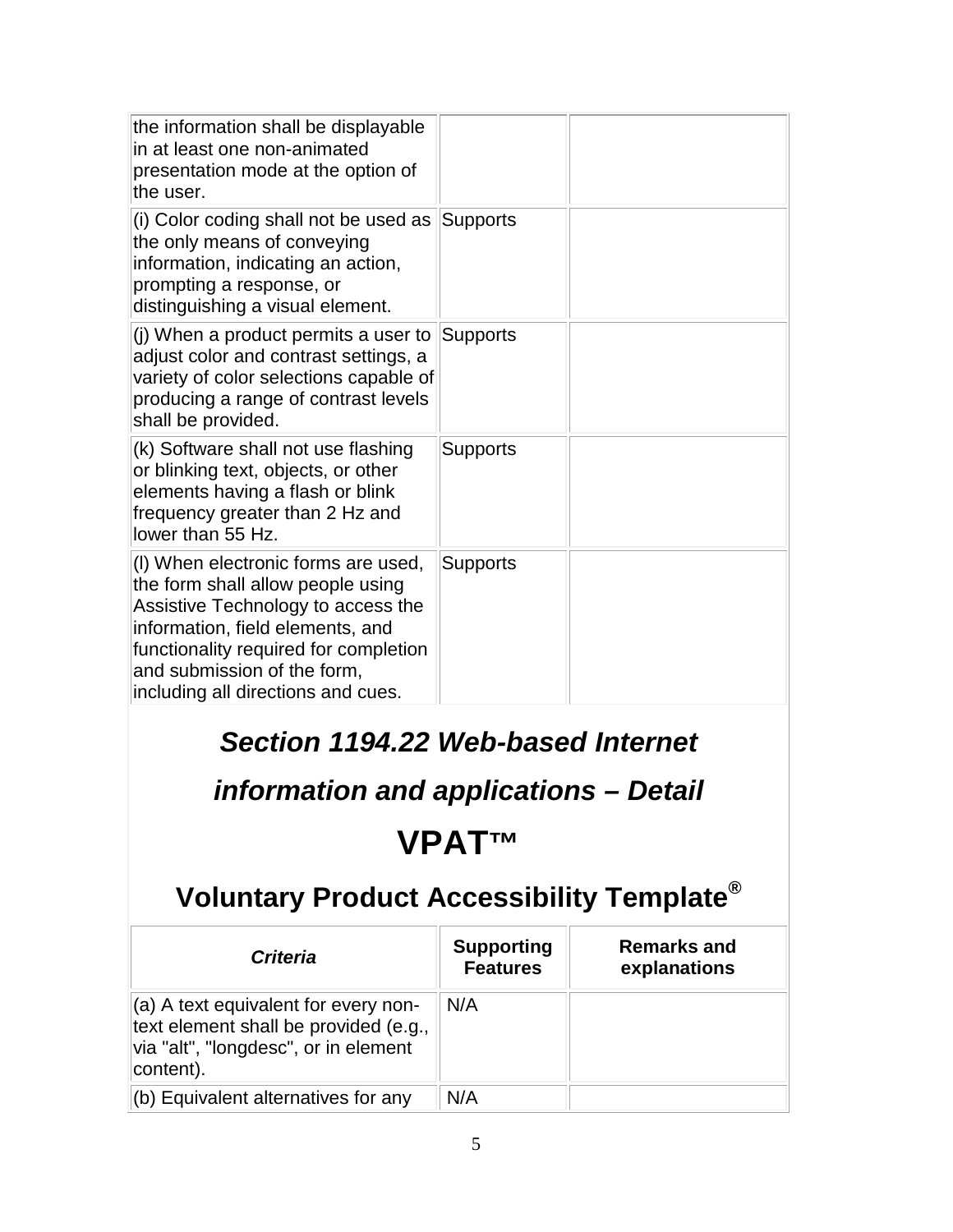| multimedia presentation shall be<br>synchronized with the presentation.                                                                                                                                                                                                                                                  |     |  |
|--------------------------------------------------------------------------------------------------------------------------------------------------------------------------------------------------------------------------------------------------------------------------------------------------------------------------|-----|--|
| (c) Web pages shall be designed so<br>that all information conveyed with<br>color is also available without color,<br>for example from context or markup.                                                                                                                                                                | N/A |  |
| (d) Documents shall be organized<br>so they are readable without<br>requiring an associated style sheet.                                                                                                                                                                                                                 | N/A |  |
| (e) Redundant text links shall be<br>provided for each active region of a<br>server-side image map.                                                                                                                                                                                                                      | N/A |  |
| (f) Client-side image maps shall be<br>provided instead of server-side<br>image maps except where the<br>regions cannot be defined with an<br>available geometric shape.                                                                                                                                                 | N/A |  |
| (g) Row and column headers shall<br>be identified for data tables.                                                                                                                                                                                                                                                       | N/A |  |
| (h) Markup shall be used to<br>associate data cells and header<br>cells for data tables that have two or<br>more logical levels of row or column<br>headers.                                                                                                                                                             | N/A |  |
| (i) Frames shall be titled with text<br>that facilitates frame identification<br>and navigation                                                                                                                                                                                                                          | N/A |  |
| (j) Pages shall be designed to avoid<br>causing the screen to flicker with a<br>frequency greater than 2 Hz and<br>lower than 55 Hz.                                                                                                                                                                                     | N/A |  |
| (k) A text-only page, with equivalent<br>information or functionality, shall be<br>provided to make a web site comply<br>with the provisions of this part, when<br>compliance cannot be accomplished<br>in any other way. The content of the<br>text-only page shall be updated<br>whenever the primary page<br>changes. | N/A |  |
| (I) When pages utilize scripting<br>languages to display content, or to<br>create interface elements, the                                                                                                                                                                                                                | N/A |  |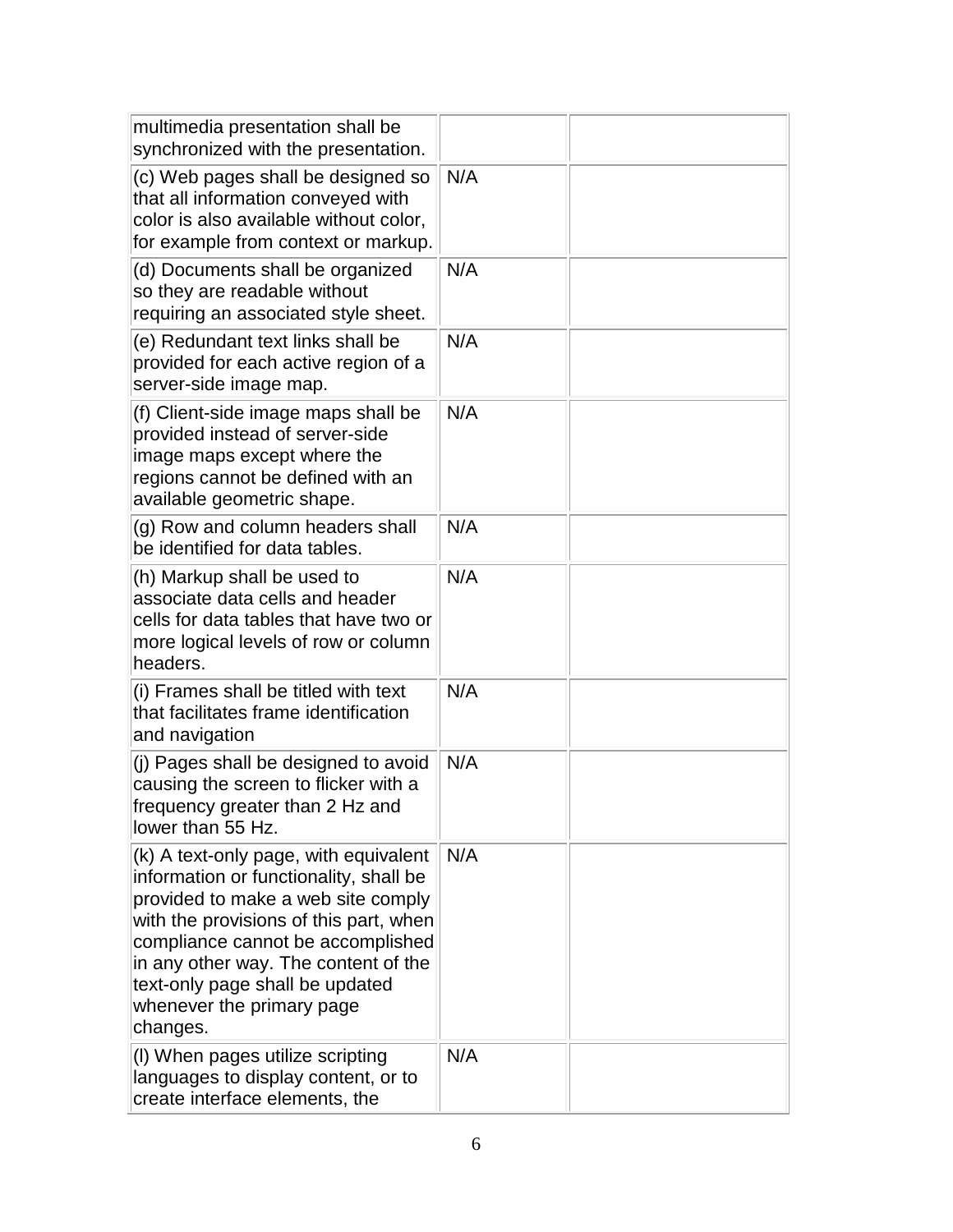| N/A |  |
|-----|--|
| N/A |  |
| N/A |  |
| N/A |  |
|     |  |

Note to 1194.22: The Board interprets paragraphs (a) through (k) of this section as consistent with the following priority 1 Checkpoints of the Web Content Accessibility Guidelines 1.0 (WCAG 1.0) (May 5 1999) published by the Web Accessibility Initiative of the World Wide Web Consortium: Paragraph (a) - 1.1, (b) - 1.4, (c) - 2.1, (d) - 6.1, (e) - 1.2, (f) - 9.1, (g) - 5.1, (h) - 5.2, (i) - 12.1, (j) - 7.1, (k) - 11.4.

*Section 1194.23 Telecommunications Products* 

#### *– Detail*

#### **VPAT™**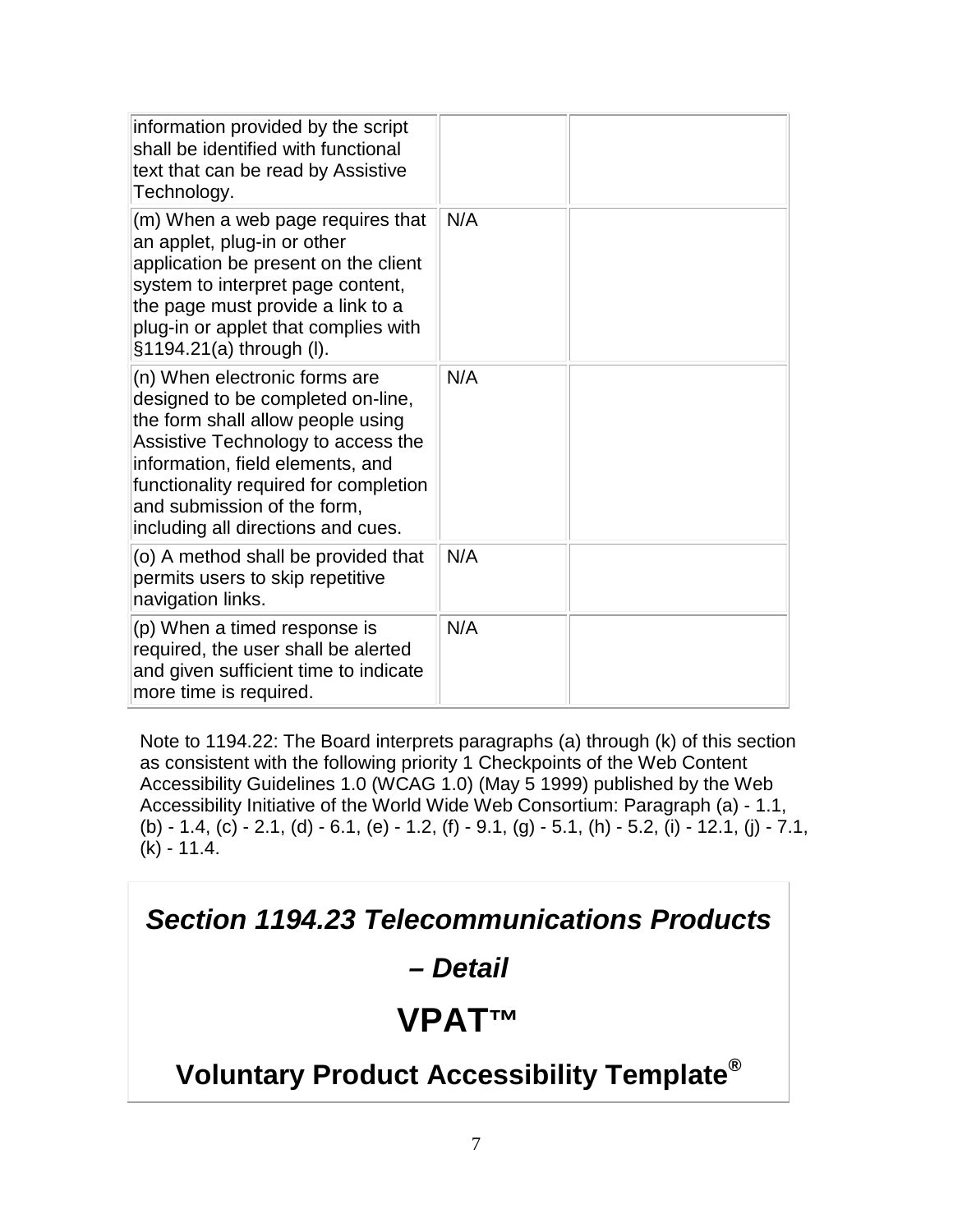| <b>Criteria</b>                                                                                                                                                                                                                                                                                                                                                 | <b>Supporting</b><br><b>Features</b> | <b>Remarks and</b><br>explanations |
|-----------------------------------------------------------------------------------------------------------------------------------------------------------------------------------------------------------------------------------------------------------------------------------------------------------------------------------------------------------------|--------------------------------------|------------------------------------|
| (a) Telecommunications products or<br>systems which provide a function<br>allowing voice communication and<br>which do not themselves provide a<br>TTY functionality shall provide a<br>standard non-acoustic connection<br>point for TTYs. Microphones shall<br>be capable of being turned on and<br>off to allow the user to intermix<br>speech with TTY use. | N/A                                  |                                    |
| (b) Telecommunications products<br>which include voice communication<br>functionality shall support all<br>commonly used cross-manufacturer<br>non-proprietary standard TTY signal<br>protocols.                                                                                                                                                                | N/A                                  |                                    |
| (c) Voice mail, auto-attendant, and<br>interactive voice response<br>telecommunications systems shall<br>be usable by TTY users with their<br>TTYs.                                                                                                                                                                                                             | N/A                                  |                                    |
| (d) Voice mail, messaging, auto-<br>attendant, and interactive voice<br>response telecommunications<br>systems that require a response<br>from a user within a time interval,<br>shall give an alert when the time<br>interval is about to run out, and shall<br>provide sufficient time for the user to<br>indicate more time is required.                     | N/A                                  |                                    |
| (e) Where provided, caller<br>identification and similar<br>telecommunications functions shall<br>also be available for users of TTYs,<br>and for users who cannot see<br>displays.                                                                                                                                                                             | N/A                                  |                                    |
| (f) For transmitted voice signals,<br>telecommunications products shall<br>provide a gain adjustable up to a<br>minimum of 20 dB. For incremental<br>volume control, at least one                                                                                                                                                                               | N/A                                  |                                    |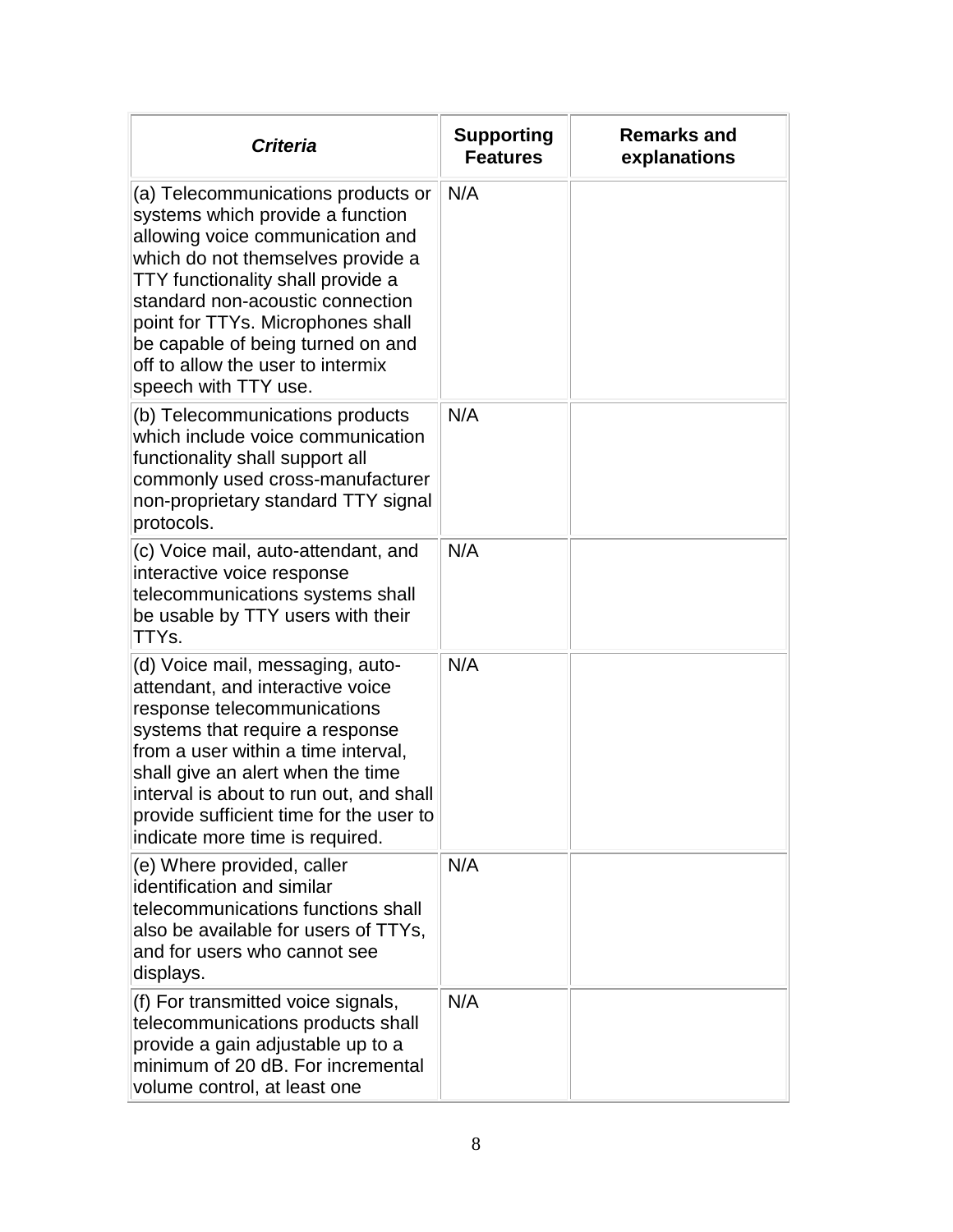| intermediate step of 12 dB of gain<br>shall be provided.                                                                                                                                                                                                                                                                                                                                                                                                                                                      |     |  |
|---------------------------------------------------------------------------------------------------------------------------------------------------------------------------------------------------------------------------------------------------------------------------------------------------------------------------------------------------------------------------------------------------------------------------------------------------------------------------------------------------------------|-----|--|
| (g) If the telecommunications<br>product allows a user to adjust the<br>receive volume, a function shall be<br>provided to automatically reset the<br>volume to the default level after<br>every use.                                                                                                                                                                                                                                                                                                         | N/A |  |
| (h) Where a telecommunications<br>product delivers output by an audio<br>transducer which is normally held up<br>to the ear, a means for effective<br>magnetic wireless coupling to<br>hearing technologies shall be<br>provided.                                                                                                                                                                                                                                                                             | N/A |  |
| (i) Interference to hearing<br>technologies (including hearing aids,<br>cochlear implants, and assistive<br>listening devices) shall be reduced<br>to the lowest possible level that<br>allows a user of hearing<br>technologies to utilize the<br>telecommunications product.                                                                                                                                                                                                                                | N/A |  |
| (j) Products that transmit or conduct<br>information or communication, shall<br>pass through cross-manufacturer,<br>non-proprietary, industry-standard<br>codes, translation protocols, formats<br>or other information necessary to<br>provide the information or<br>communication in a usable format.<br>Technologies which use encoding,<br>signal compression, format<br>transformation, or similar techniques<br>shall not remove information needed<br>for access or shall restore it upon<br>delivery. | N/A |  |
| (k)(1) Products which have<br>mechanically operated controls or<br>keys shall comply with the following:<br>Controls and Keys shall be tactilely<br>discernible without activating the<br>controls or keys.                                                                                                                                                                                                                                                                                                   | N/A |  |
| $(k)(2)$ Products which have                                                                                                                                                                                                                                                                                                                                                                                                                                                                                  | N/A |  |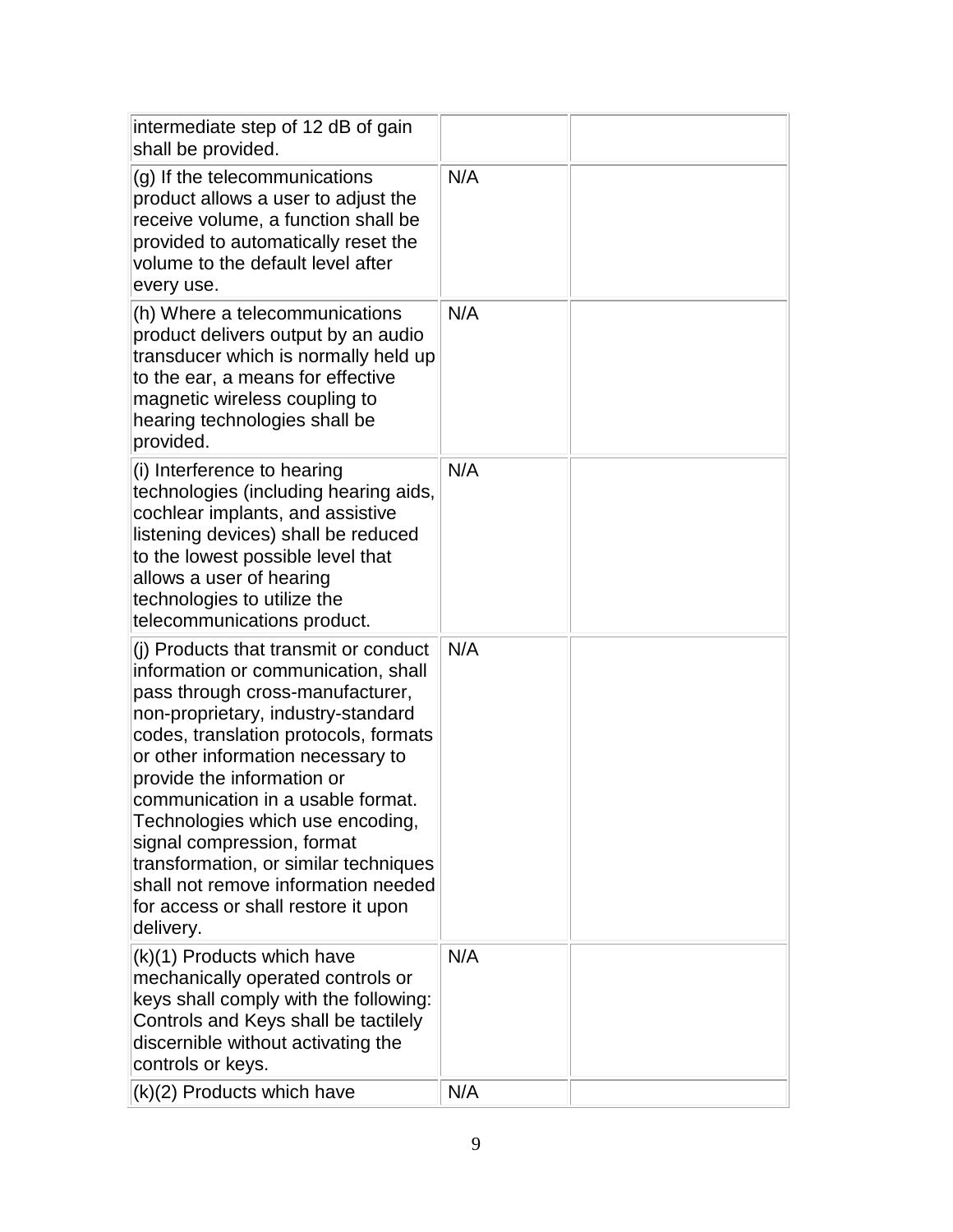| mechanically operated controls or<br>keys shall comply with the following:<br>Controls and Keys shall be operable<br>with one hand and shall not require<br>tight grasping, pinching, twisting of<br>the wrist. The force required to<br>activate controls and keys shall be 5<br>lbs. (22.2N) maximum. |     |  |
|---------------------------------------------------------------------------------------------------------------------------------------------------------------------------------------------------------------------------------------------------------------------------------------------------------|-----|--|
| $(k)(3)$ Products which have<br>mechanically operated controls or<br>keys shall comply with the following:<br>If key repeat is supported, the delay<br>before repeat shall be adjustable to<br>at least 2 seconds. Key repeat rate<br>shall be adjustable to 2 seconds per<br>character.                | N/A |  |
| (k)(4) Products which have<br>mechanically operated controls or<br>keys shall comply with the following:<br>The status of all locking or toggle<br>controls or keys shall be visually<br>discernible, and discernible either<br>through touch or sound.                                                 | N/A |  |

#### *Section 1194.24 Video and Multi-media*

#### *Products – Detail*

### **VPAT™**

| <b>Criteria</b>                                                                                                                                                                                                                                                                                                                  | <b>Supporting</b><br><b>Features</b> | <b>Remarks and</b><br>explanations |
|----------------------------------------------------------------------------------------------------------------------------------------------------------------------------------------------------------------------------------------------------------------------------------------------------------------------------------|--------------------------------------|------------------------------------|
| a) All analog television displays 13<br>inches and larger, and computer<br>equipment that includes analog<br>television receiver or display<br>circuitry, shall be equipped with<br>caption decoder circuitry which<br>appropriately receives, decodes,<br>and displays closed captions from<br>broadcast, cable, videotape, and | N/A                                  |                                    |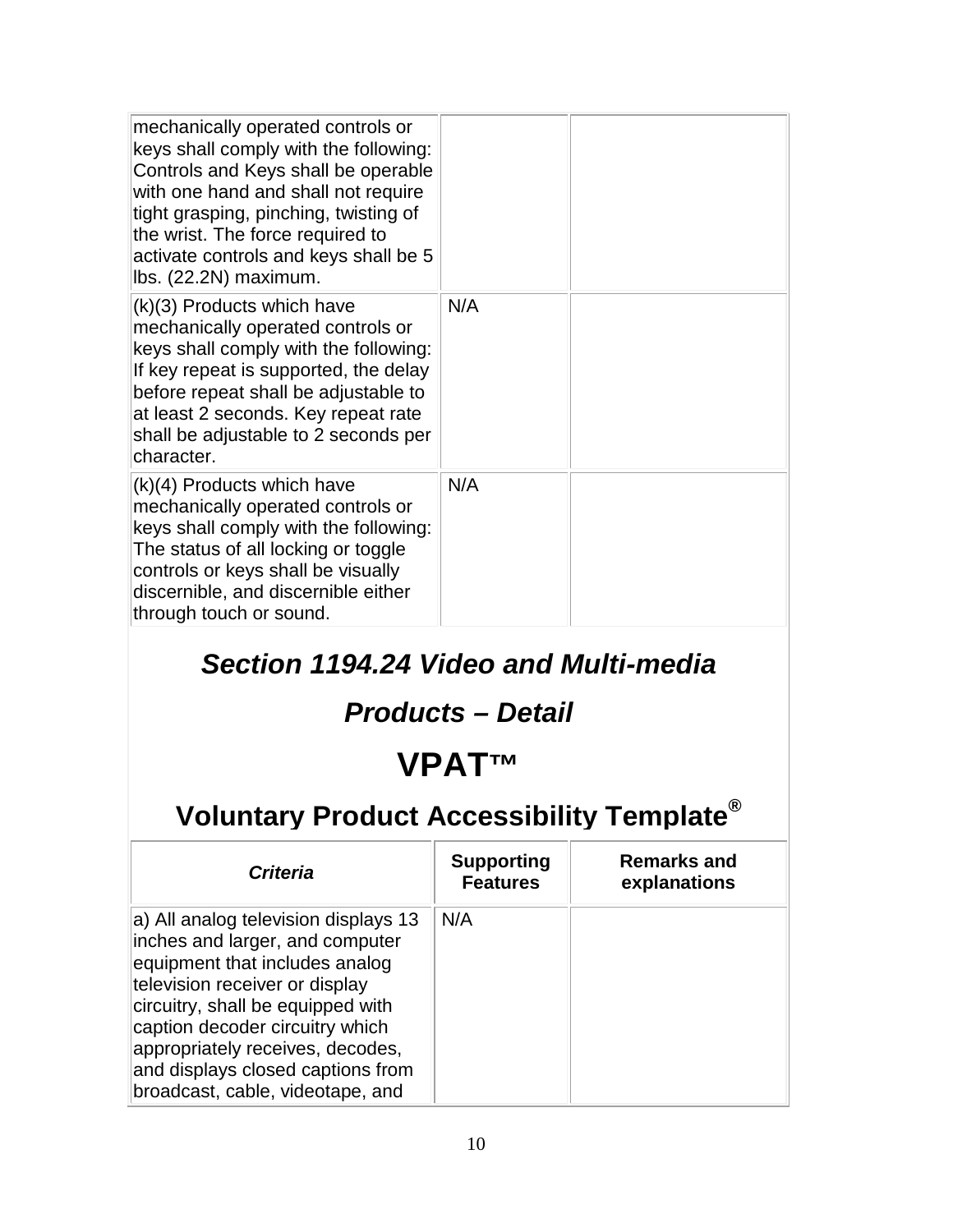| DVD signals. As soon as<br>practicable, but not later than July<br>1, 2002, widescreen digital<br>television (DTV) displays<br>measuring at least 7.8 inches<br>vertically, DTV sets with<br>conventional displays measuring at<br>least 13 inches vertically, and<br>stand-alone DTV tuners, whether or<br>not they are marketed with display<br>screens, and computer equipment<br>that includes DTV receiver or<br>display circuitry, shall be equipped<br>with caption decoder circuitry which<br>appropriately receives, decodes,<br>and displays closed captions from<br>broadcast, cable, videotape, and<br>DVD signals. |     |  |
|---------------------------------------------------------------------------------------------------------------------------------------------------------------------------------------------------------------------------------------------------------------------------------------------------------------------------------------------------------------------------------------------------------------------------------------------------------------------------------------------------------------------------------------------------------------------------------------------------------------------------------|-----|--|
| (b) Television tuners, including<br>tuner cards for use in computers,<br>shall be equipped with secondary<br>audio program playback circuitry.                                                                                                                                                                                                                                                                                                                                                                                                                                                                                  | N/A |  |
| (c) All training and informational<br>video and multimedia productions<br>which support the agency's<br>mission, regardless of format, that<br>contain speech or other audio<br>information necessary for the<br>comprehension of the content, shall<br>be open or closed captioned.                                                                                                                                                                                                                                                                                                                                            | N/A |  |
| (d) All training and informational<br>video and multimedia productions<br>which support the agency's<br>mission, regardless of format, that<br>contain visual information<br>necessary for the comprehension<br>of the content, shall be audio<br>described.                                                                                                                                                                                                                                                                                                                                                                    | N/A |  |
| (e) Display or presentation of<br>alternate text presentation or audio<br>descriptions shall be user-<br>selectable unless permanent.                                                                                                                                                                                                                                                                                                                                                                                                                                                                                           | N/A |  |

# *Section 1194.25 Self-Contained, Closed*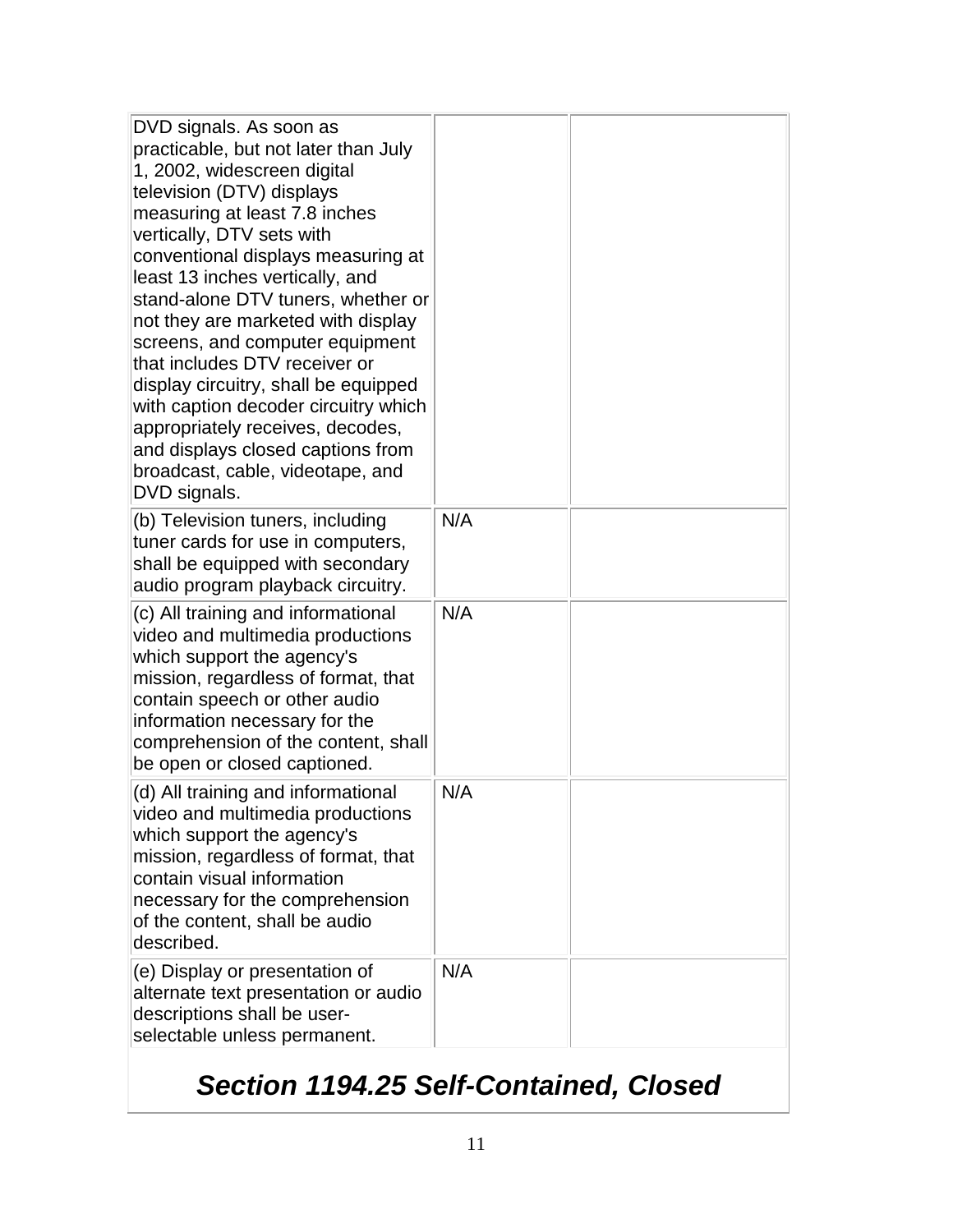#### *Products – Detail*

# **VPAT™**

| Criteria                                                                                                                                                                                                                                                                                                | <b>Supporting</b><br><b>Features</b> | <b>Remarks and</b><br>explanations |
|---------------------------------------------------------------------------------------------------------------------------------------------------------------------------------------------------------------------------------------------------------------------------------------------------------|--------------------------------------|------------------------------------|
| (a) Self contained products shall be<br>usable by people with disabilities<br>without requiring an end-user to<br>attach Assistive Technology to the<br>product. Personal headsets for<br>private listening are not Assistive<br>Technology.                                                            | N/A                                  |                                    |
| (b) When a timed response is<br>required, the user shall be alerted<br>and given sufficient time to indicate<br>more time is required.                                                                                                                                                                  | N/A                                  |                                    |
| (c) Where a product utilizes<br>touchscreens or contact-sensitive<br>controls, an input method shall be<br>provided that complies with<br>§1194.23 (k) (1) through (4).                                                                                                                                 | N/A                                  |                                    |
| (d) When biometric forms of user<br>identification or control are used, an<br>alternative form of identification or<br>activation, which does not require<br>the user to possess particular<br>biological characteristics, shall also<br>be provided.                                                   | N/A                                  |                                    |
| (e) When products provide auditory<br>output, the audio signal shall be<br>provided at a standard signal level<br>through an industry standard<br>connector that will allow for private<br>listening. The product must provide<br>the ability to interrupt, pause, and<br>restart the audio at anytime. | N/A                                  |                                    |
| (f) When products deliver voice<br>output in a public area, incremental<br>volume control shall be provided                                                                                                                                                                                             | N/A                                  |                                    |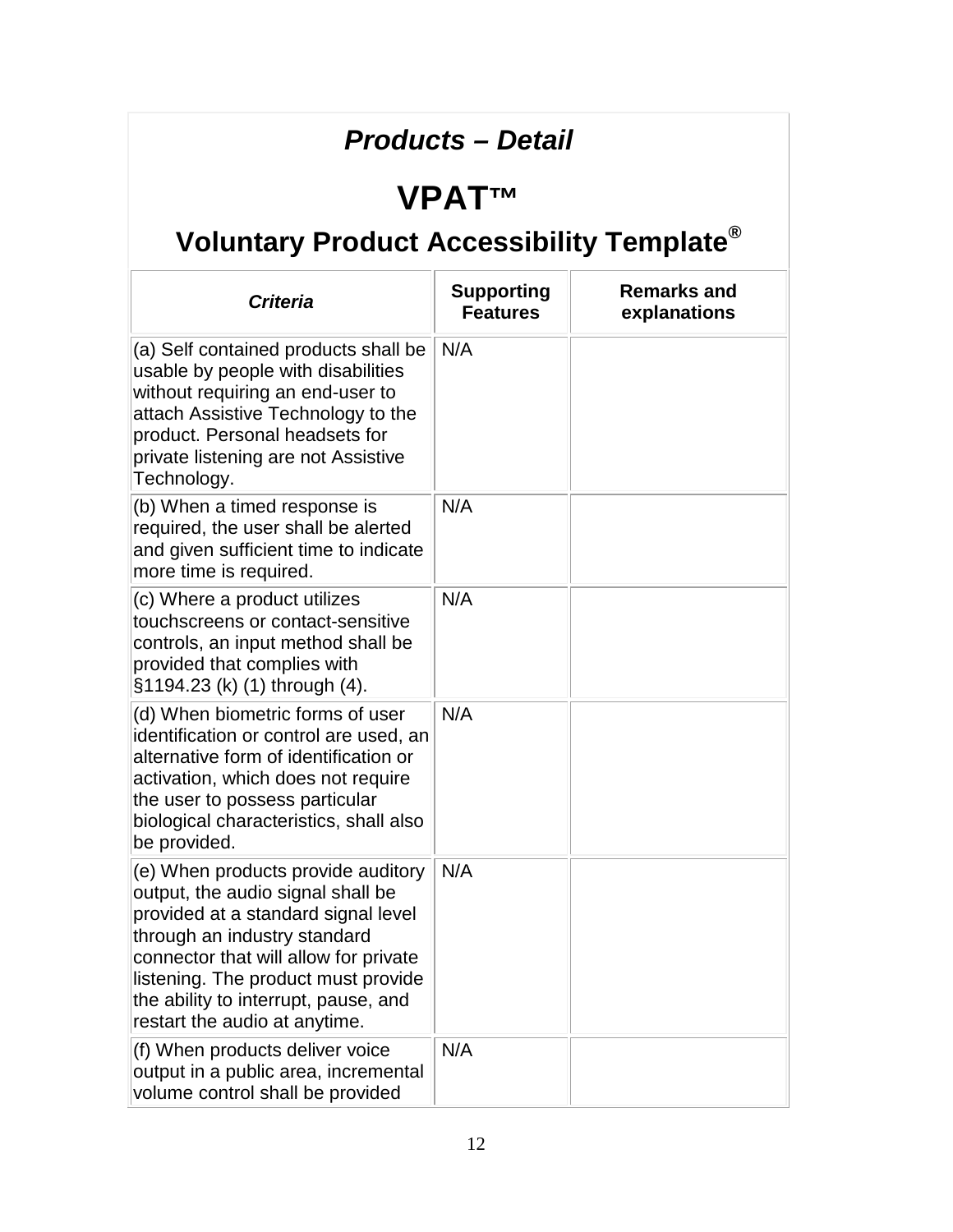| with output amplification up to a<br>level of at least 65 dB. Where the<br>ambient noise level of the<br>environment is above 45 dB, a<br>volume gain of at least 20 dB<br>above the ambient level shall be<br>user selectable. A function shall be<br>provided to automatically reset the<br>volume to the default level after<br>every use.                                                                                                                                                                                                                            |     |  |
|--------------------------------------------------------------------------------------------------------------------------------------------------------------------------------------------------------------------------------------------------------------------------------------------------------------------------------------------------------------------------------------------------------------------------------------------------------------------------------------------------------------------------------------------------------------------------|-----|--|
| (g) Color coding shall not be used<br>as the only means of conveying<br>information, indicating an action,<br>prompting a response, or<br>distinguishing a visual element.                                                                                                                                                                                                                                                                                                                                                                                               | N/A |  |
| (h) When a product permits a user<br>to adjust color and contrast<br>settings, a range of color selections<br>capable of producing a variety of<br>contrast levels shall be provided.                                                                                                                                                                                                                                                                                                                                                                                    | N/A |  |
| (i) Products shall be designed to<br>avoid causing the screen to flicker<br>with a frequency greater than 2 Hz<br>and lower than 55 Hz.                                                                                                                                                                                                                                                                                                                                                                                                                                  | N/A |  |
| (j) (1) Products which are<br>freestanding, non-portable, and<br>intended to be used in one location<br>and which have operable controls<br>shall comply with the following: The<br>position of any operable control<br>shall be determined with respect to<br>a vertical plane, which is 48 inches<br>in length, centered on the operable<br>control, and at the maximum<br>protrusion of the product within the<br>48 inch length on products which<br>are freestanding, non-portable, and<br>intended to be used in one location<br>and which have operable controls. | N/A |  |
| $(j)(2)$ Products which are<br>freestanding, non-portable, and<br>intended to be used in one location<br>and which have operable controls<br>shall comply with the following:                                                                                                                                                                                                                                                                                                                                                                                            | N/A |  |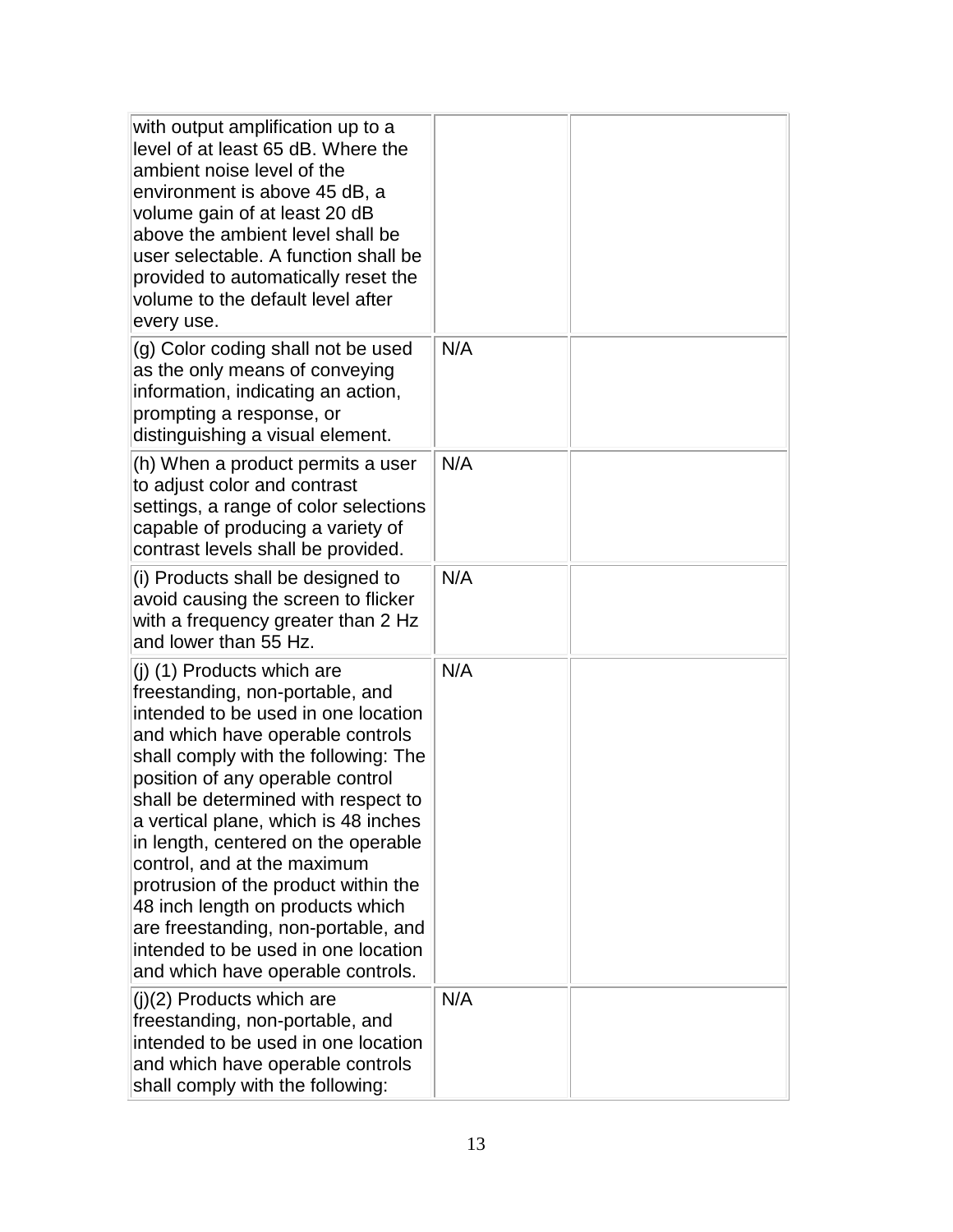| Where any operable control is 10<br>inches or less behind the reference<br>plane, the height shall be 54 inches<br>maximum and 15 inches minimum<br>above the floor.                                                                                                                                                                                                                   |     |  |
|----------------------------------------------------------------------------------------------------------------------------------------------------------------------------------------------------------------------------------------------------------------------------------------------------------------------------------------------------------------------------------------|-----|--|
| $(j)(3)$ Products which are<br>freestanding, non-portable, and<br>intended to be used in one location<br>and which have operable controls<br>shall comply with the following:<br>Where any operable control is more<br>than 10 inches and not more than<br>24 inches behind the reference<br>plane, the height shall be 46 inches<br>maximum and 15 inches minimum<br>above the floor. | N/A |  |
| $(j)(4)$ Products which are<br>freestanding, non-portable, and<br>intended to be used in one location<br>and which have operable controls<br>shall comply with the following:<br>Operable controls shall not be more<br>than 24 inches behind the<br>reference plane.                                                                                                                  | N/A |  |

### *Section 1194.26 Desktop and Portable*

*Computers – Detail*

### **VPAT™**

| <b>Criteria</b>                                                                                                                                                     | <b>Supporting</b><br><b>Features</b> | <b>Remarks and</b><br>explanations |
|---------------------------------------------------------------------------------------------------------------------------------------------------------------------|--------------------------------------|------------------------------------|
| (a) All mechanically operated<br>controls and keys shall comply with<br>§1194.23 (k) (1) through (4).                                                               | N/A                                  |                                    |
| $(6)$ If a product utilizes<br>touchscreens or touch-operated<br>controls, an input method shall be<br>provided that complies with<br>§1194.23 (k) (1) through (4). | N/A                                  |                                    |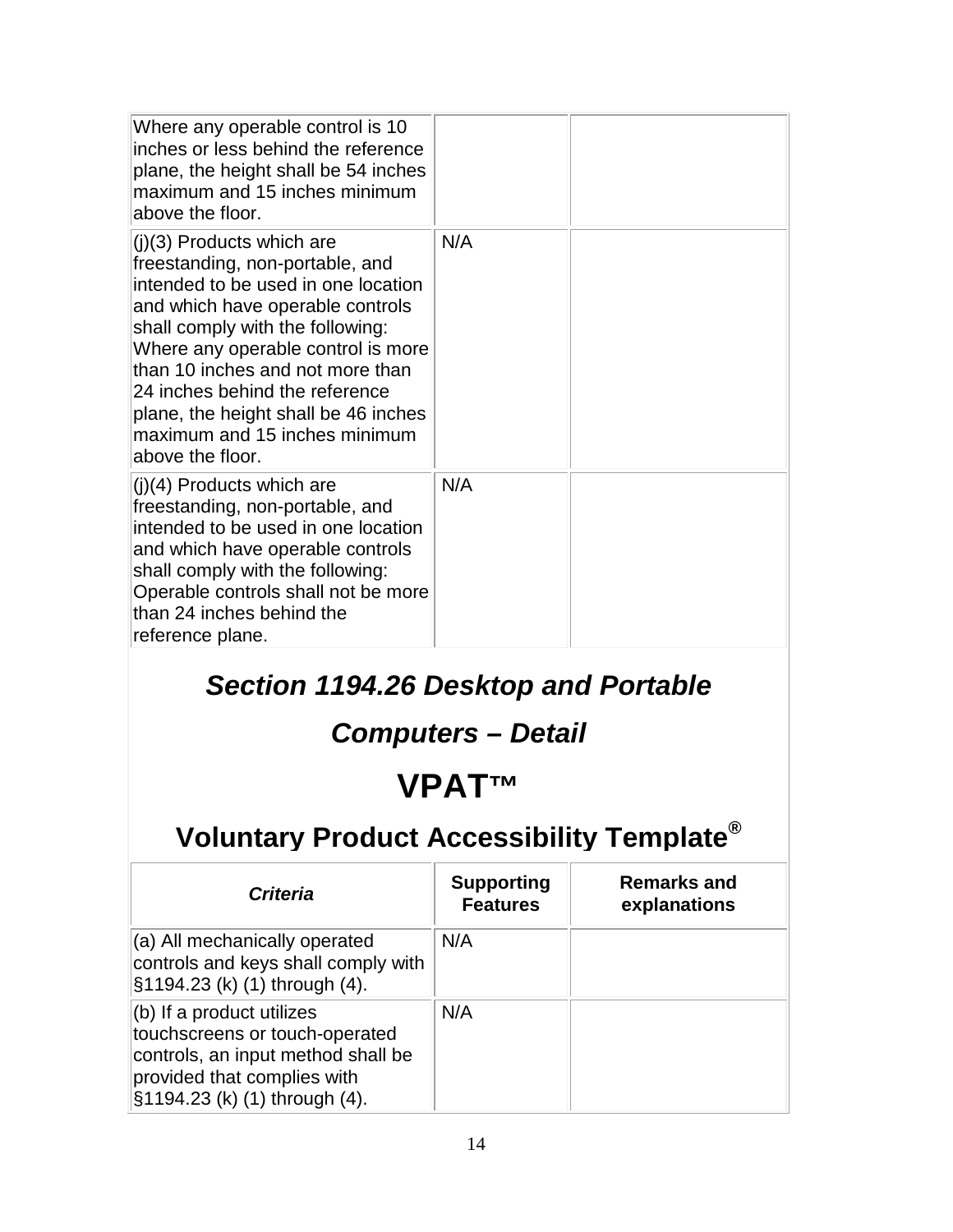| (c) When biometric forms of user<br>identification or control are used, an<br>alternative form of identification or<br>activation, which does not require<br>the user to possess particular<br>biological characteristics, shall also<br>be provided. | N/A |  |
|-------------------------------------------------------------------------------------------------------------------------------------------------------------------------------------------------------------------------------------------------------|-----|--|
| (d) Where provided, at least one of<br>each type of expansion slots, ports<br>and connectors shall comply with<br>publicly available industry<br>standards                                                                                            | N/A |  |

### *Section 1194.31 Functional Performance*

### *Criteria – Detail*

### **VPAT™**

| <b>Criteria</b>                                                                                                                                                                                                                                                                                                                     | <b>Supporting</b><br><b>Features</b>                                                   | <b>Remarks and</b><br>explanations                                                                                                                                                                                 |
|-------------------------------------------------------------------------------------------------------------------------------------------------------------------------------------------------------------------------------------------------------------------------------------------------------------------------------------|----------------------------------------------------------------------------------------|--------------------------------------------------------------------------------------------------------------------------------------------------------------------------------------------------------------------|
| (a) At least one mode of operation<br>and information retrieval that does<br>not require user vision shall be<br>provided, or support for Assistive<br>Technology used by people who<br>are blind or visually impaired shall<br>be provided.                                                                                        | Supports when<br>combined with<br>compatible<br><b>Assistive</b><br>Technology<br>(AT) | <b>Mapping and Charting</b><br>Solutions may be used<br>with Assistive<br>Technology, however,<br>some aspects of a map<br>are inherently visual /<br>graphical and cannot be<br>adequately represented<br>lin AT. |
| (b) At least one mode of operation<br>and information retrieval that does<br>not require visual acuity greater<br>than 20/70 shall be provided in<br>audio and enlarged print output<br>working together or independently,<br>or support for Assistive Technology<br>used by people who are visually<br>impaired shall be provided. | Supports when<br>combined with<br>compatible<br><b>Assistive</b><br>Technology<br>(AT) | <b>Mapping and Charting</b><br>Solutions may be used<br>with Assistive<br>Technology, however,<br>some aspects of a map<br>are inherently visual /<br>graphical and cannot be<br>adequately represented<br>lin AT. |
| (c) At least one mode of operation<br>and information retrieval that does                                                                                                                                                                                                                                                           | <b>Supports</b>                                                                        | There is no reliance on<br>hearing to operate.                                                                                                                                                                     |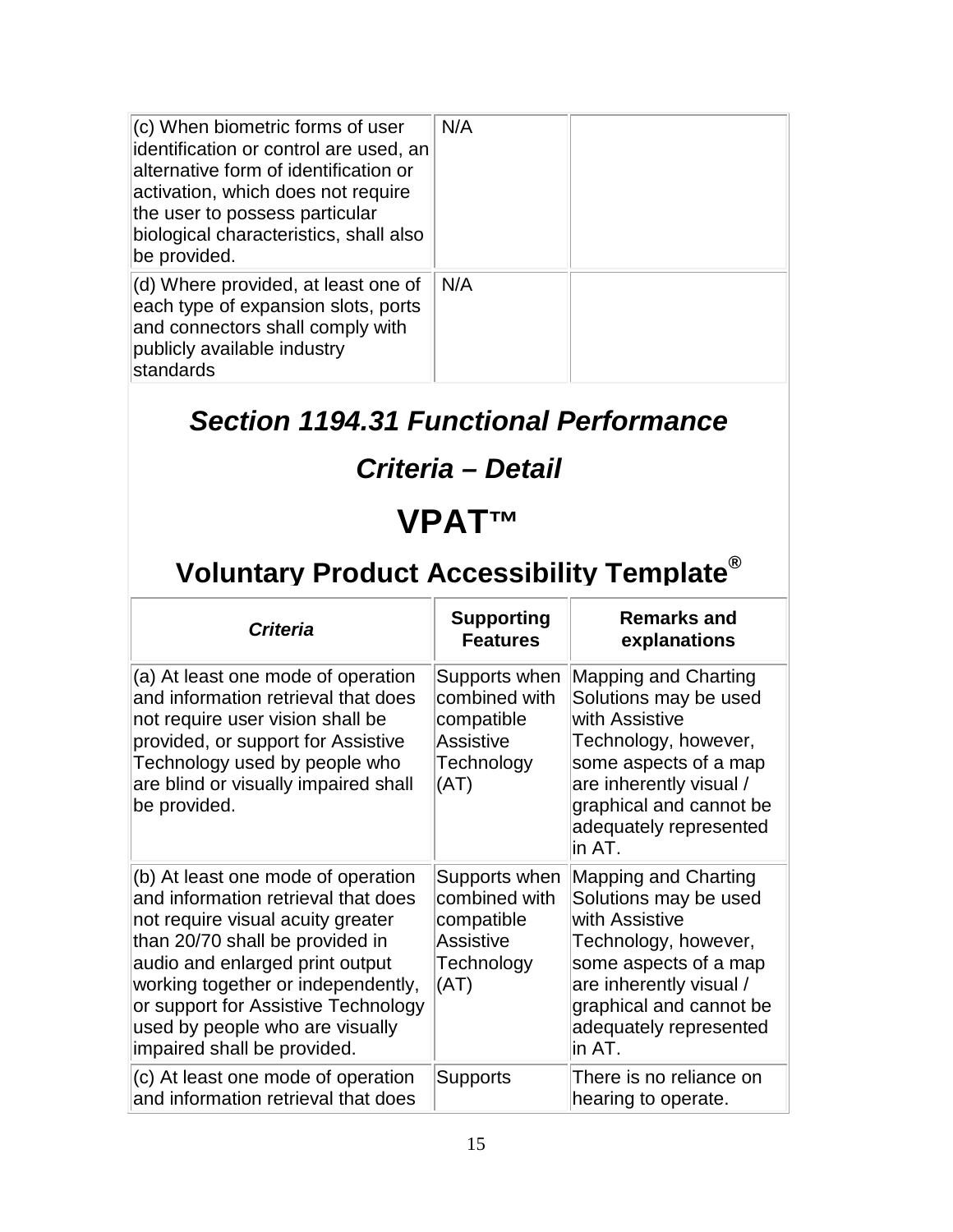| not require user hearing shall be<br>provided, or support for Assistive<br>Technology used by people who<br>are deaf or hard of hearing shall be<br>provided                                                                                                 |                 |                                                                                                                                                                                                                                     |
|--------------------------------------------------------------------------------------------------------------------------------------------------------------------------------------------------------------------------------------------------------------|-----------------|-------------------------------------------------------------------------------------------------------------------------------------------------------------------------------------------------------------------------------------|
| (d) Where audio information is<br>important for the use of a product,<br>at least one mode of operation and<br>information retrieval shall be<br>provided in an enhanced auditory<br>fashion, or support for assistive<br>hearing devices shall be provided. | N/A             | There is no reliance on<br>hearing to operate.                                                                                                                                                                                      |
| (e) At least one mode of operation<br>and information retrieval that does<br>not require user speech shall be<br>provided, or support for Assistive<br>Technology used by people with<br>disabilities shall be provided.                                     | Supports        | There is no reliance on<br>speech to operate.                                                                                                                                                                                       |
| (f) At least one mode of operation<br>and information retrieval that does<br>not require fine motor control or<br>simultaneous actions and that is<br>operable with limited reach and<br>strength shall be provided.                                         | <b>Supports</b> | Operation and<br>information retrieval is<br>dependent on operating<br>system settings and<br>configurations. The<br>software supports<br>operating systems and<br>configurations designed<br>to assist user with<br>accessibility. |

*Section 1194.41 Information, Documentation* 

### *and Support – Detail*

# **VPAT™**

| <b>Criteria</b>                                                                                                                                      | <b>Supporting</b><br><b>Features</b> | <b>Remarks and</b><br>explanations                                                    |
|------------------------------------------------------------------------------------------------------------------------------------------------------|--------------------------------------|---------------------------------------------------------------------------------------|
| $\vert$ (a) Product support documentation<br>provided to end-users shall be<br>made available in alternate formats<br>upon request, at no additional | Supports with<br>exceptions          | Most product<br>documentation is<br>available on the Esri<br>Website to customers for |